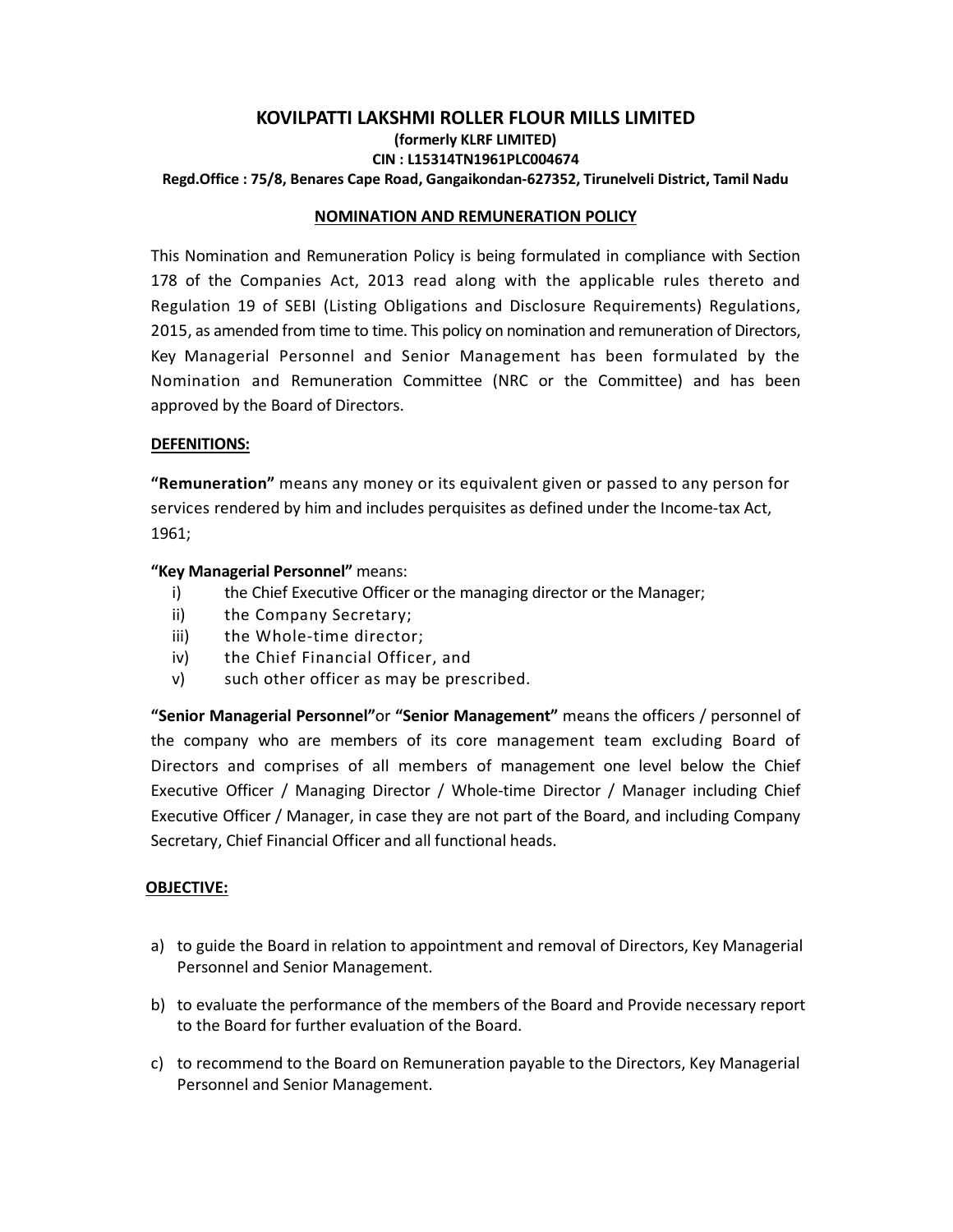#### **ROLE OF THE COMMITTEE:**

The role of the NRC will be the following:

- To formulate criteria for determining qualifications, positive attributes and independence of a Director.
- To formulate criteria for evaluation of Independent Directors and the Board.
- To identify persons who are qualified to become Directors and who may be appointed in Senior Management in accordance with the criteria laid down in this policy.
- To carry out evaluation of Director's performance.
- To recommend to the Board the appointment and removal of Directors and Senior Management.
- To recommend to the Board policy relating to remuneration for Directors, Key Managerial Personnel and Senior Management.
- To recommend to the Board, all remuneration, in whatever form, payable to Senior Management.
- To devise a policy on Board diversity, composition, size.
- Succession planning for replacing Key Executives and overseeing.
- To carry out any other function as is mandated by the Board from time to time and / or enforced by any statutory notification, amendment or modification, as may be applicable.
- To perform such other functions as may be necessary or appropriate for the performance of its duties.

# **APPOINTMENT AND REMOVAL OF DIRECTOR, KEY MANAGERIAL PERSONNEL AND SENIOR MANAGEMENT**

- a) The Committee shall identify and ascertain the integrity, qualification, expertise and experience of the person for appointment as Director, KMP or at Senior Management level and recommend his / her appointment, as per Company's Policy.
- b) A person should possess adequate qualification, expertise and experience for the position he / she is considered for appointment. The Committee has authority to decide whether qualification, expertise and experience possessed by a person is sufficient / satisfactory for the position.
- c) The Company shall not appoint or continue the employment of any person as Whole-time Director who has attained the age of seventy years. Provided that the term of the person holding this position may be extended beyond the age of seventy years with the approval of shareholders by passing a special resolution.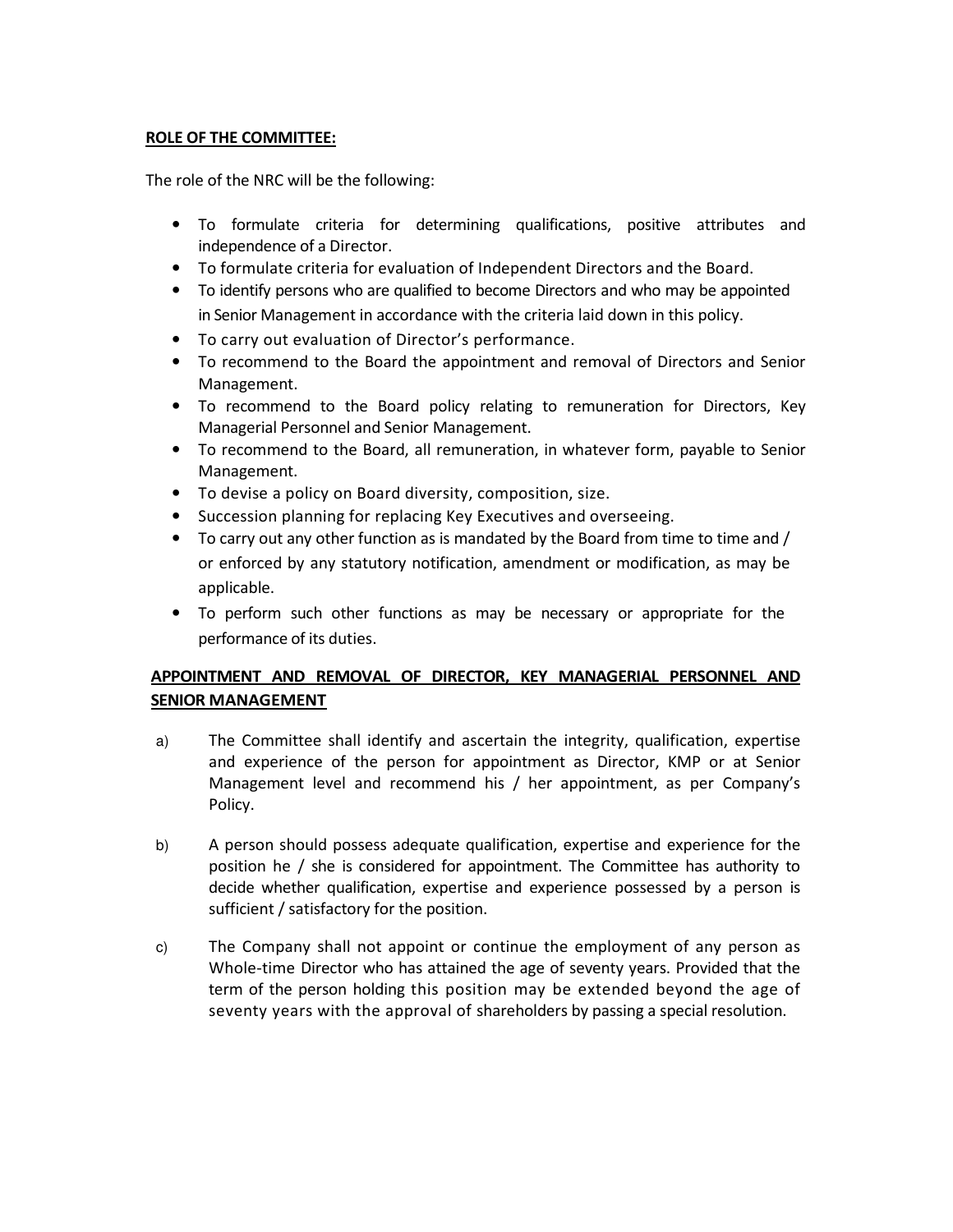# **TERM / TENURE**

#### **Managing Director/Whole-time Director:**

The Company shall appoint or re-appoint any person as its Executive Chairman, Managing Director or Executive Director for a term not exceeding five years at a time. No reappointment shall be made earlier than one year before the expiry of term.

#### **a) Independent Director:**

An Independent Director shall hold office for a term up to five consecutive years on the Board of the Company and will be eligible for re-appointment on passing of a special resolution by the Company and disclosure of such appointment in the Board's report.

No Independent Director shall hold office for more than two consecutive terms of upto maximum of 5 years each, but such Independent Director shall be eligible for appointment after expiry of three years of ceasing to become an Independent Director.

Provided that an Independent Director shall not, during the said period of three years, be appointed in or be associated with the Company in any other capacity, either directly or indirectly.

At the time of appointment of Independent Director it should be ensured that number of Boards on which such Independent Director serves is restricted to seven listed companies as an Independent Director and three listed companies as an Independent Director in case such person is serving as a Whole-time Director of a listed company or such other number as may be prescribed under the Act.

## **EVALUATION**

The Committee shall carry out evaluation of performance of Director, KMP and Senior Management Personnel yearly or at such intervals as may be considered necessary.

#### **REMOVAL**

The Committee may recommend with reasons recorded in writing, removal of a Director, KMP or Senior Management Personnel subject to the provisions and compliance of the Companies Act, 2013, rules and regulations and the policy of the Company.

#### **RETIREMENT**

The Director, KMP and Senior Management Personnel shall retire as per the applicable provisions of the Act and the prevailing policy of the Company. The Board will have the discretion to retain the Director, KMP, Senior Management Personnel in the same position/ remuneration or otherwise even after attaining the retirement age, for the benefit of the Company.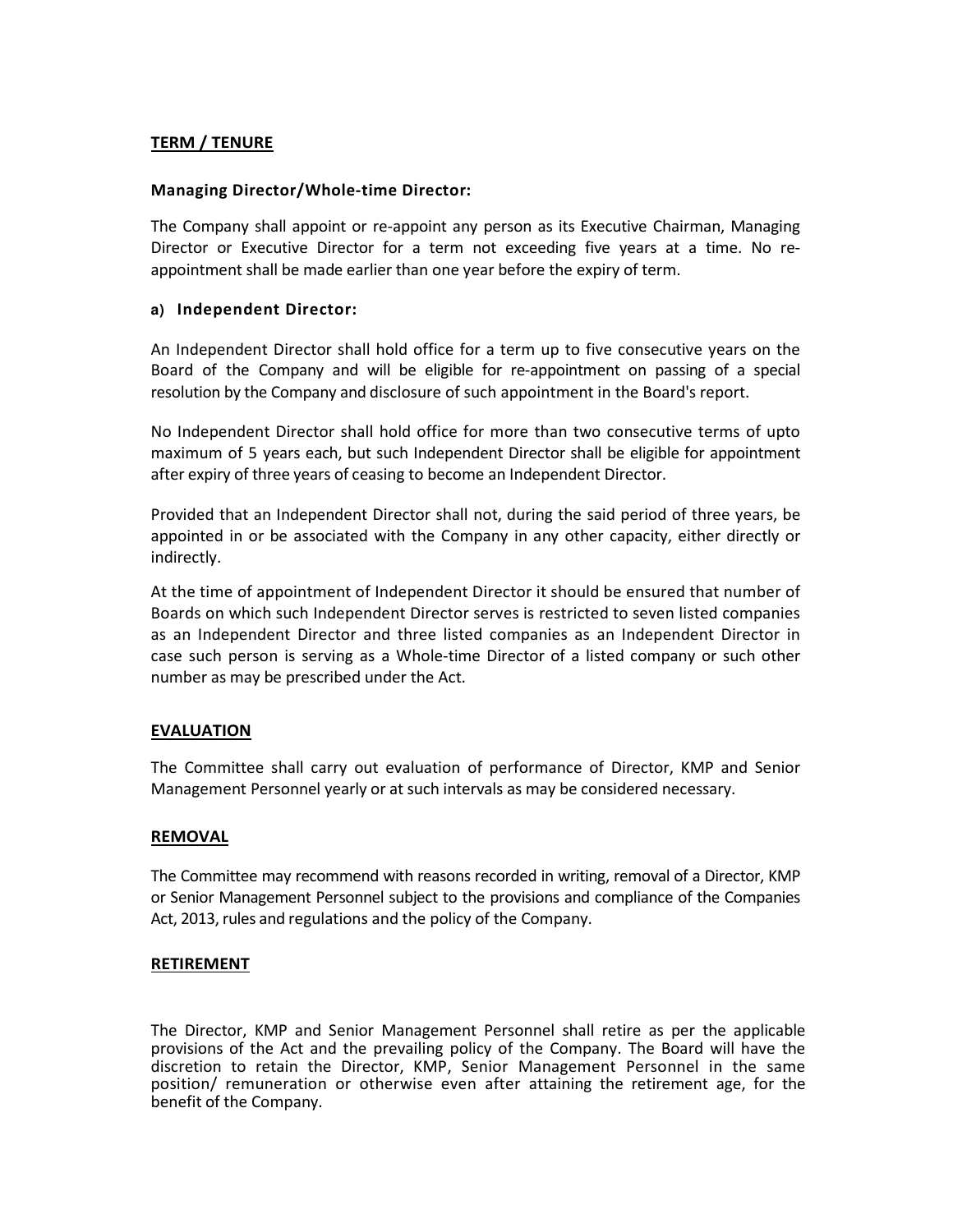#### **POLICY FOR REMUNERATION TO DIRECTORS/KMP/SENIOR MANAGEMENT PERSONNEL**

- 1) Remuneration to Managing Director / Whole-time Directors:
	- a) The Remuneration/ Commission etc. to be paid to Managing Director / Wholetime Directors, etc. shall be governed as per provisions of the Companies Act, 2013 and rules made there under or any other enactment for the time being in force and the approvals obtained from the Members of the Company.
	- b) The Nomination and Remuneration Committee shall make such recommendations to the Board of Directors, as it may consider appropriate with regard to remuneration to Managing Director / Whole-time Directors.
- 2) Remuneration to Non- Executive / Independent Directors:
	- a) The Non-Executive / Independent Directors may receive sitting fees and such other remuneration as permissible under the provisions of Companies Act, 2013. The amount of sitting fees shall be such as may be recommended by the Nomination and Remuneration Committee and approved by the Board of Directors.
	- b) All the remuneration of the Non- Executive / Independent Directors (excluding remuneration for attending meetings as prescribed under Section 197 (5) of the Companies Act, 2013) shall be subject to ceiling/ limits as provided under Companies Act, 2013 and rules made there under or any other enactment for the time being in force. The amount of such remuneration shall be such as may be recommended by the Nomination and Remuneration Committee and approved by the Board of Directors or shareholders, as the case may be.
	- c) Any remuneration paid to Non- Executive / Independent Directors for services rendered which are of professional in nature shall not be considered as part of the remuneration for the purposes of clause (b) above if the following conditions are satisfied:
		- i) The Services are rendered by such Director in his capacity as the professional; and
		- ii) In the opinion of the Committee, the director possesses the requisite qualification for the practice of that profession.
- 3) Remuneration to Key Managerial Personnel and Senior Management:
	- a) The remuneration to Key Managerial Personnel and Senior Management shall consist of fixed pay/ commission/ incentive pay, in compliance with the provisions of the Companies Act, 2013 and in accordance with the Company's Policy.
	- b) The Fixed pay shall include monthly remuneration, employer's contribution to Provident Fund, contribution to pension fund etc. as decided from to time.